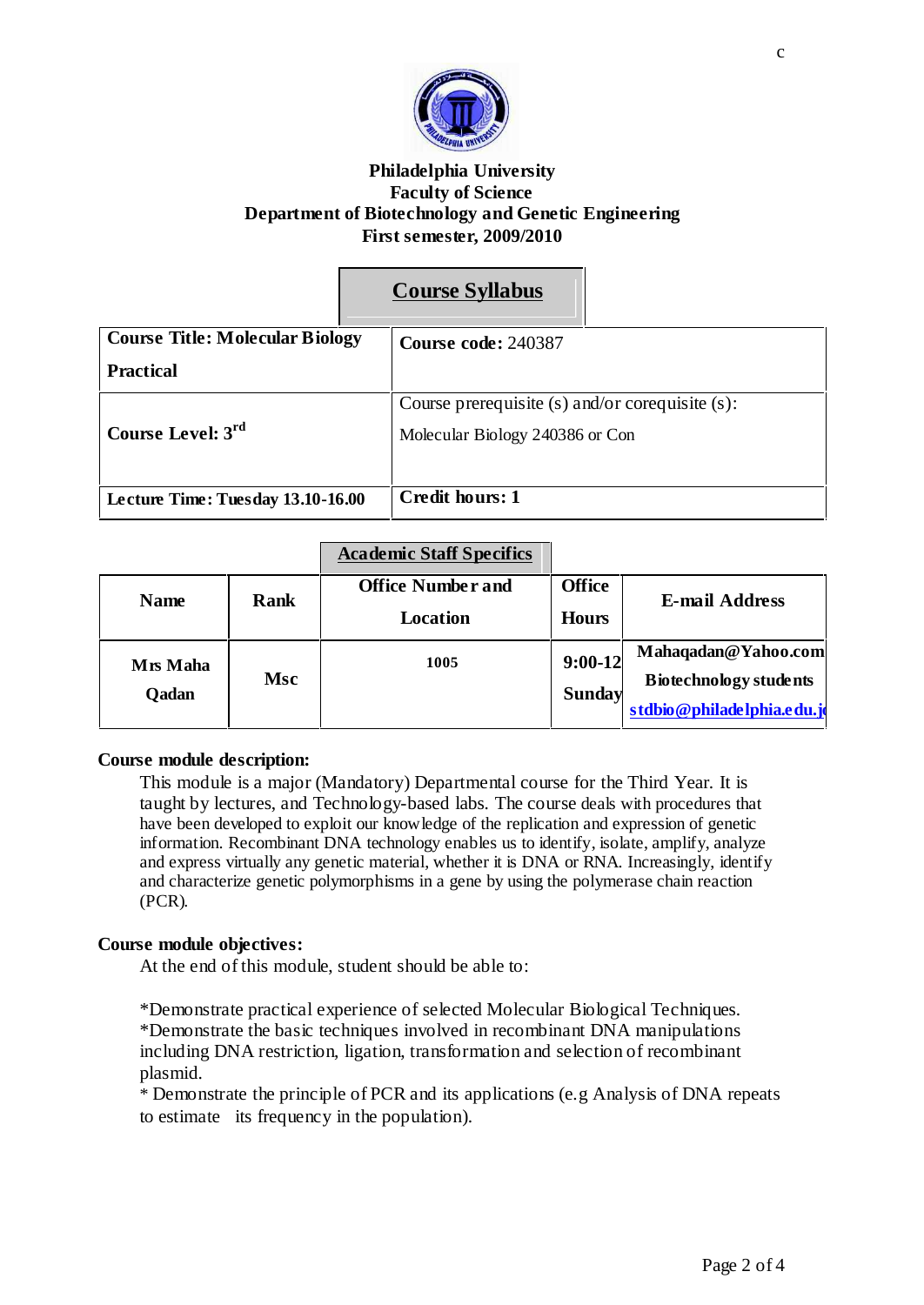## **Course/ module components**

 **Books (title , author (s), publisher, year of publication)** Molecular Biology Manual prepared By **Dr. Raida khalil, Philadelphia University (2007)**

## **Teaching methods:**

The 48 hours in total will be mainly practical sessions.

## **Learning outcomes:**

- Cognitive skills (thinking and analysis). Gain Self-management and professional development such as skills necessary for selfmanaged and lifelong learning (working independently, time management, organization).
- Communication skills (personal and academic). Gain interpersonal and Teamwork skills by getting opportunities to work productively with others in the laboratory.
- Practical and subject specific skills (Transferable Skills). Improve Practicalskills such as ability to work with mammalian cell line and tissues and the ability to obtain record, collate and analyze information in the laboratory.

#### **Assessment instruments**

- Short reports and/ or presentations, and/ or Short research projects
- Quizzes.
- Home works
- Final examination: 50 marks

| <b>Allocation of Marks</b>                  |             |             |  |  |
|---------------------------------------------|-------------|-------------|--|--|
| <b>Assessment Instruments</b>               | <b>Mark</b> | <b>Date</b> |  |  |
| Mid term exam                               | 30          | 08/12/2009  |  |  |
| Final examination: 50 marks                 | 50          |             |  |  |
| Reports, practical skills, Quizzes and Home | 20          |             |  |  |
| works                                       |             |             |  |  |
| Total                                       | <b>100</b>  |             |  |  |
| Mid term exam                               | 30          |             |  |  |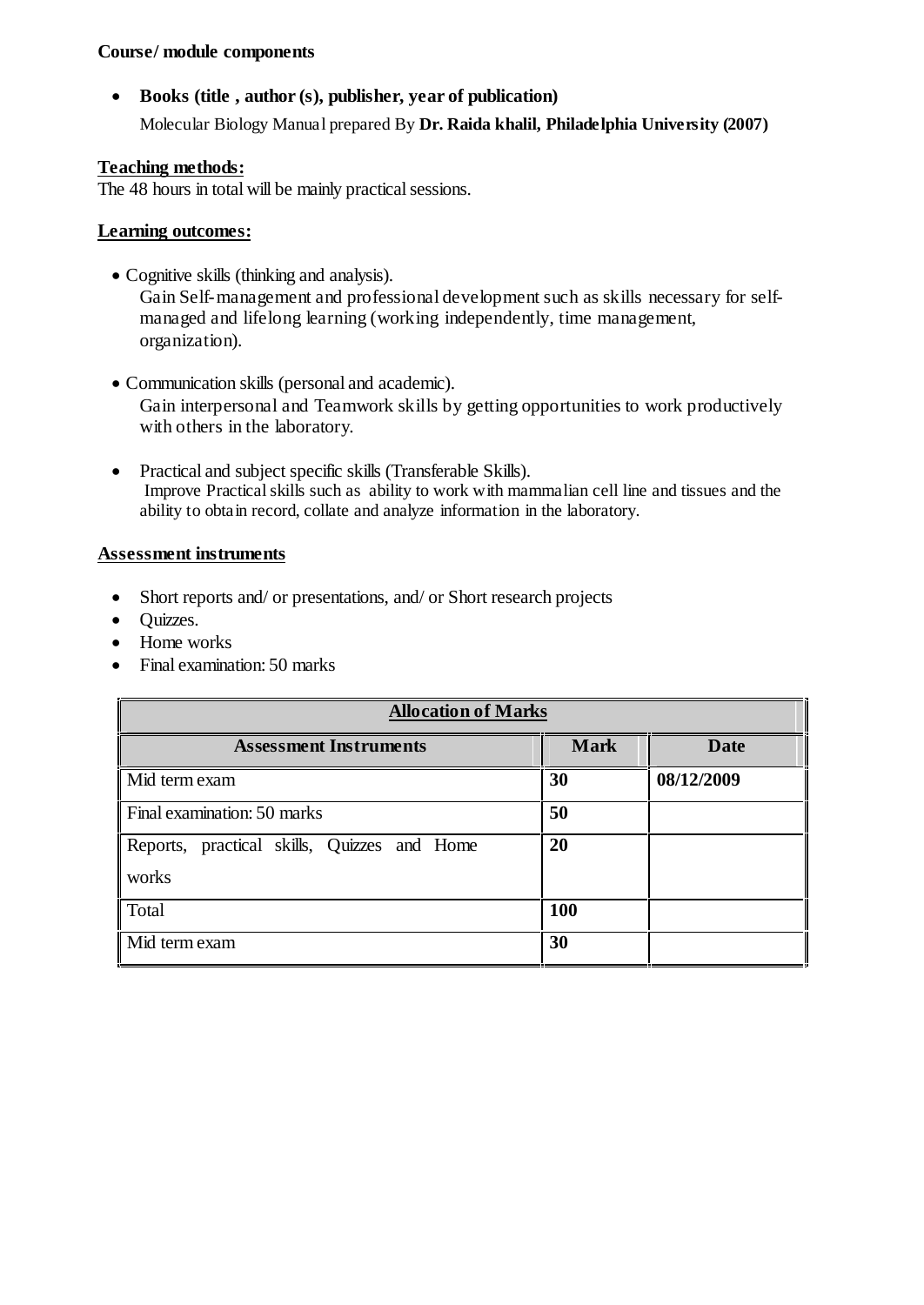|                   | Basic and support material to be covered                                                                                                                                  |  |  |
|-------------------|---------------------------------------------------------------------------------------------------------------------------------------------------------------------------|--|--|
| week              |                                                                                                                                                                           |  |  |
| (1)               | Understanding and application of Material Safety<br>Data Sheet                                                                                                            |  |  |
|                   | Basic tools in Genetic Engineering<br>Restriction analysis of chromosome and Plasmids DNA<br>and determination of the sizes of the resulting restriction<br>fragments     |  |  |
| (2)               | Basic tools in Genetic Engineering<br>Restriction analysis of chromosome and Plasmids DNA<br>and determination of the sizes of the resulting restriction<br>fragments     |  |  |
| (3)               | Basic tools in Genetic Engineering<br><b>DNA</b> ligation                                                                                                                 |  |  |
| $\left( 4\right)$ | Elution of DNA fragments from agarose gel                                                                                                                                 |  |  |
| (5)               | Principle of Recombinant DNA technology<br>DNA sub cloning and <i>E.coli</i> Competent cells (JM109)<br>Transformation                                                    |  |  |
| (6)               | Principle of Recombinant DNA technology<br>Plasmid DNA Minipreparation                                                                                                    |  |  |
| (7)               | Principle of Recombinant DNA technology<br>Analysis of plasmid DNA samples                                                                                                |  |  |
| (8)               | <b>Midterm</b>                                                                                                                                                            |  |  |
| (9)               | Polymerase Chain reaction (PCR) and Biotechnology<br>Melting point Determination of the Oligonucleotides<br>(primers)                                                     |  |  |
| (10)              | Polymerase Chain reaction (PCR) and Biotechnology<br>Analysis of a single Alu repeat of the PV2 locus on<br>chromosome16<br>DNA Template preparation<br>PCR amplification |  |  |
| (11)              | Polymerase Chain reaction (PCR) and Biotechnology<br>Electrophoresis of amplified PCR<br>Analysis and interpretation of results                                           |  |  |
| (12)              | Polymerase Chain reaction (PCR) and Biotechnology<br>Continue: Data Analysis The Hardy-Weinberg equation<br>Analysis of Classroom Data using Bioinformatics               |  |  |
| (13)              | <b>Final Examination</b>                                                                                                                                                  |  |  |